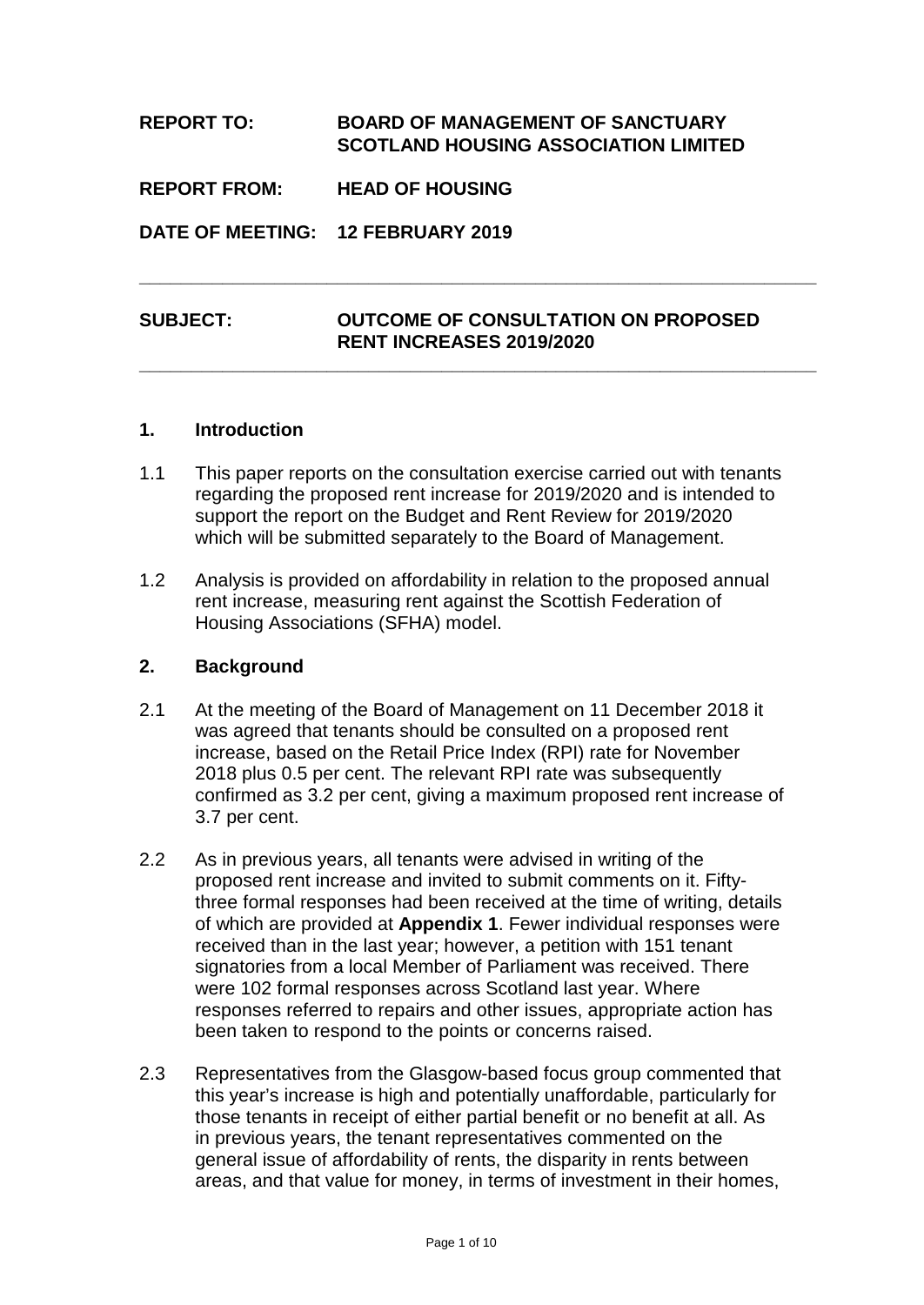is diminishing. In contrast, the general tone of comments received from the Cumbernauld Housing Partnership Tenants Forum and the Cumbernauld-based focus group was positive. They expressed an understanding of why a rent increase is necessary, and, in general, that the proposed increase is fair.

- 2.4 The level of individual responses to the consultation reflects the fact that the proposed increase of 3.7 per cent is lower than last year; however, the petition received from the Paisley area significantly increased the number of tenants who disagree with the proposed rent increase.
- 2.5 Details of rent increases applied by Sanctuary Scotland Housing Association Limited (Sanctuary Scotland Housing Association) from 2000 to 2018 are provided at **Appendix 2**.
- 2.6 The majority of those tenants responding have commented negatively or that the rent increase is too high. Most tenants made more than one comment and a breakdown of responses is provided in Table 1.

| Disagree with proposed increase                              | 30  |
|--------------------------------------------------------------|-----|
| Unhappy with repairs service                                 | 19  |
| Lack of investment in property                               | 16  |
| Agree with proposed increase                                 | 10  |
| Poor service provision                                       | 5   |
| Clarification on rent sought                                 | 3   |
| Petition in which tenants<br>disagree with proposed increase | 151 |

Table 1: breakdown of responses to proposed rent increase

- 2.7 Details of rent increases applied or proposed by other housing associations have been collated, and are attached at **Appendix 3**. It can be noted from this information that the proposed increase of 3.7 per cent on which Sanctuary Scotland Housing Association has consulted tenants would sit above the median level of increase for the sector.
- 2.8 Following the successful transfers of engagements of Tenants First Housing Co-operative Limited and Cumbernauld Housing Partnership Limited to Sanctuary Scotland Housing Association, commitment was made to restrict annual rent increases to a maximum of RPI plus 0.5 per cent for a three year period, starting from 1 July 2017.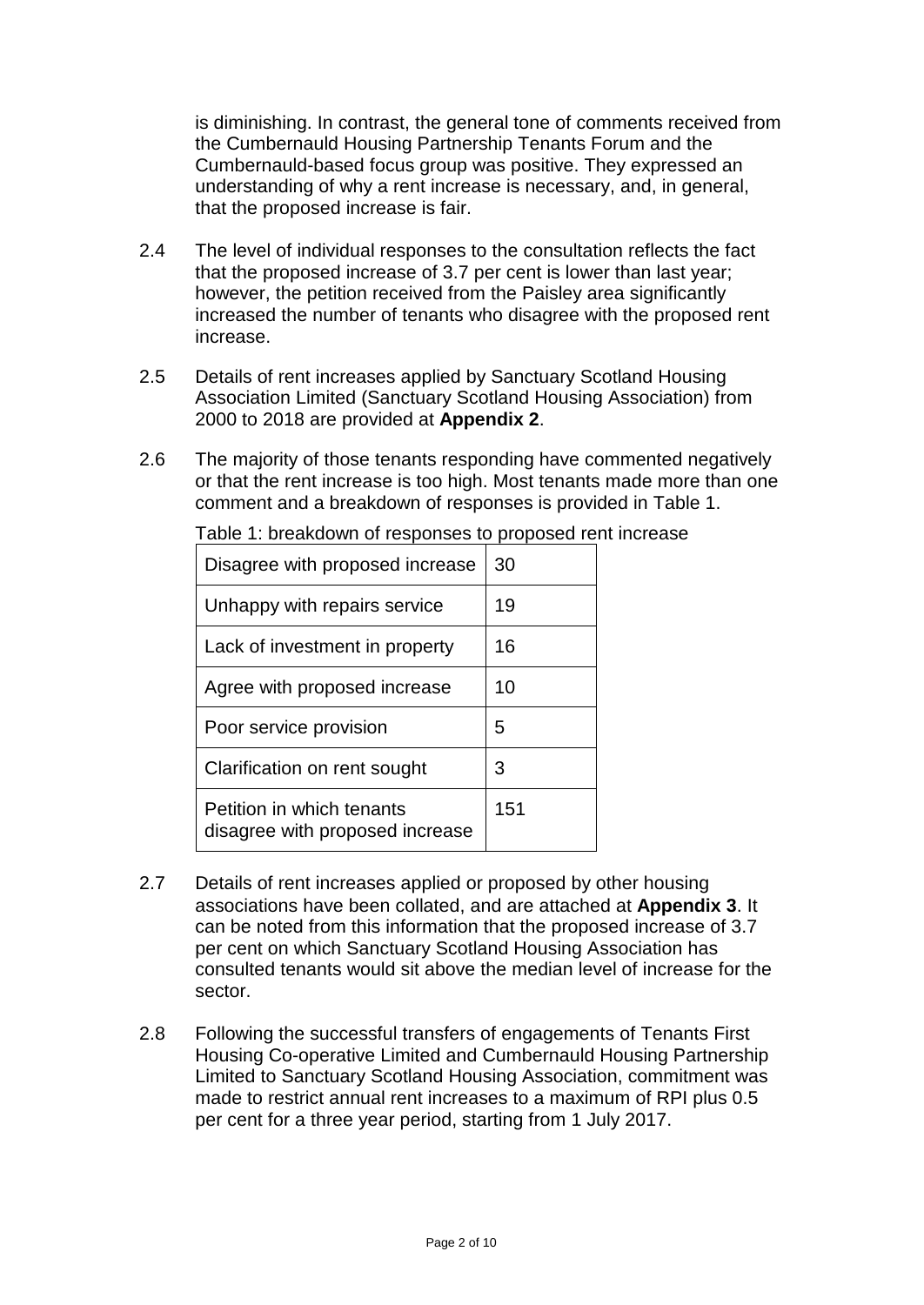2.9 There are two estates, the Priesthill new build (Orlit replacement) and Pollok Bellway estates, where the level of rent increase is restricted to the rate of RPI only. These restrictions reflect contract conditions or stock transfer commitments. The appropriate level of rent increase for these estates is therefore 3.2 per cent.

# **3. Affordability Analysis**

- 3.1 The Scottish Housing Regulator (SHR) has reported that most tenants in social housing have seen earnings remain level or rise at rates below inflation. The SHR has therefore asked housing associations to consider tenants' ability to keep paying rent in the longer term when setting rents. This topic has been discussed in detail at several recent Board of Management away days.
- 3.2 The purpose of the analysis below is to measure the rents applied to tenancies in Scotland by Sanctuary Scotland Housing Association against the thresholds defined by the SFHA's current affordability guidance allowing the Board of Management to consider the impact in relation to affordability on tenants' rents.

# **4. Affordable Rent - Definition**

- 4.1 The 2017 SHR report on affordability identifies and shares positive practice in the approach to the development of affordable homes. The report also advises of potential challenges and risks, which could impact on the ability of Registered Social Landlords (RSLs) to develop affordable housing in a sustainable way.
- 4.2 In 2018 the SFHA produced an updated guide with a 'moderate approach' to rent setting, based on affordability and sustainability.
- 4.3 The SFHA guide advises that a rent charge which is less than 25 per cent of a household's net (moderate) income would be considered affordable. Rents between 25 per cent and 30 per cent of a household's net (moderate) income are on the margins of what would be considered to be affordable. A rent charge which is more than 30 per cent of a household's net (moderate) income would not be considered to be an affordable rent.
- 4.4 An 'affordability tool' is included with the guide. The affordability tool defines monetary value thresholds representing 25 and 30 per cent of a moderate income. The thresholds vary as they are dependent on the Local Authority in which the tenancy is located, the property size, and the household type.
- 4.5 The local area moderate income model proposed by the SFHA is based on weighted Annual Survey of Hours and Earnings income data provided by the Joseph Rowntree Foundation.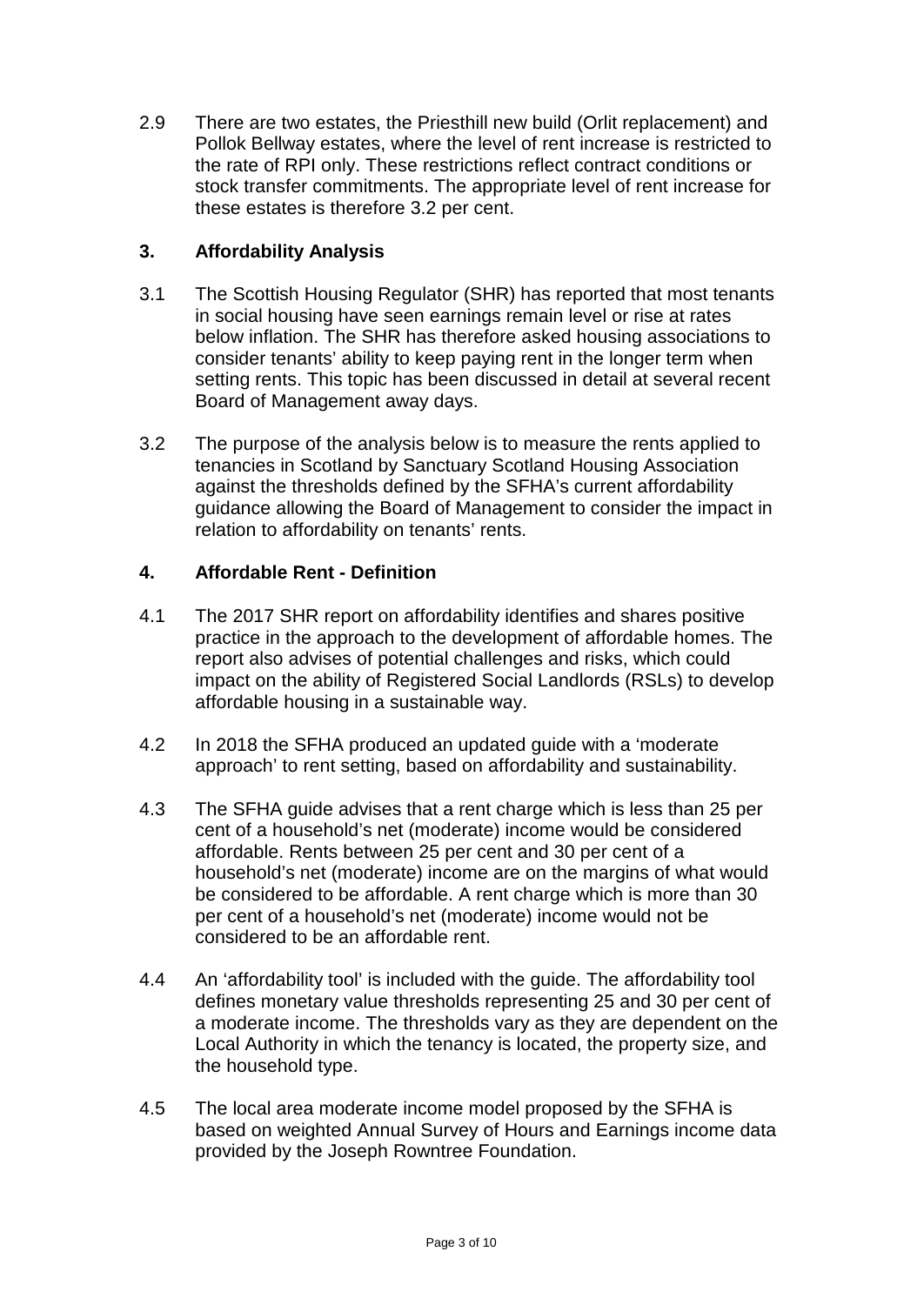## **5. Analysis of Rent Charges**

- 5.1 This analysis compares information on Sanctuary Scotland Housing Association rents with affordability thresholds at local authority level provided by the SFHA. The analysis is for one, two, and three bedroom general needs properties only.
- 5.2 It is important to highlight that this is not an estimate of the actual income of tenants, rather it is an analysis of the potential impact of rents on the smallest households, earning moderate incomes and paying rent without housing benefit.
- 5.3 The SFHA data allows for analysis of different income thresholds for the same property size. For example, for a one bedroom property a threshold figure is available for a single person and for a couple. The affordability threshold is a lower rent for the single person, because the income for a single person is lower than that of a couple. All analysis is based on household types with the lowest income, so for one bedroom properties, the analysis is based on the threshold for a single person.

### **6. Analysis of individual rents**

- 6.1 Four scenarios are presented below, which set out the impact of future rent increases depending on the change in the 'threshold' figure at which rents reach 25 and 30 per cent. This change in threshold figure is assumed to proportionate to the likely increase in moderate incomes used in the analysis.
- 6.2 Scenario 1 Rent inflation RPI plus 0.5 per cent, threshold increases by RPI plus 0.5 per cent.
- 6.2.1 There are currently 1,273 properties in which the rent is at a level where a small household on a moderate income paying rent without housing benefit would be contributing 25 per cent or more of their income towards rent. There are currently an estimated 106 properties where the rent is at a level where a small household on a moderate income paying rent without housing benefit would be contributing 30 per cent or more of their income towards rent. In scenario 1 these numbers would remain the same.

| <b>Affordability</b> | 2018/19 | 2019/20 | 2020/21 | 2021/22 |
|----------------------|---------|---------|---------|---------|
| $>30\%$              | 106     | 106     | 106     | 106     |
| 25% - 30%            | 1,273   | 1,273   | 1,273   | 1,273   |
| $< 25\%$             | 4,187   | 4,187   | 4,187   | 4,187   |
| Total                | 5,566   | 5,566   | 5,566   | 5,566   |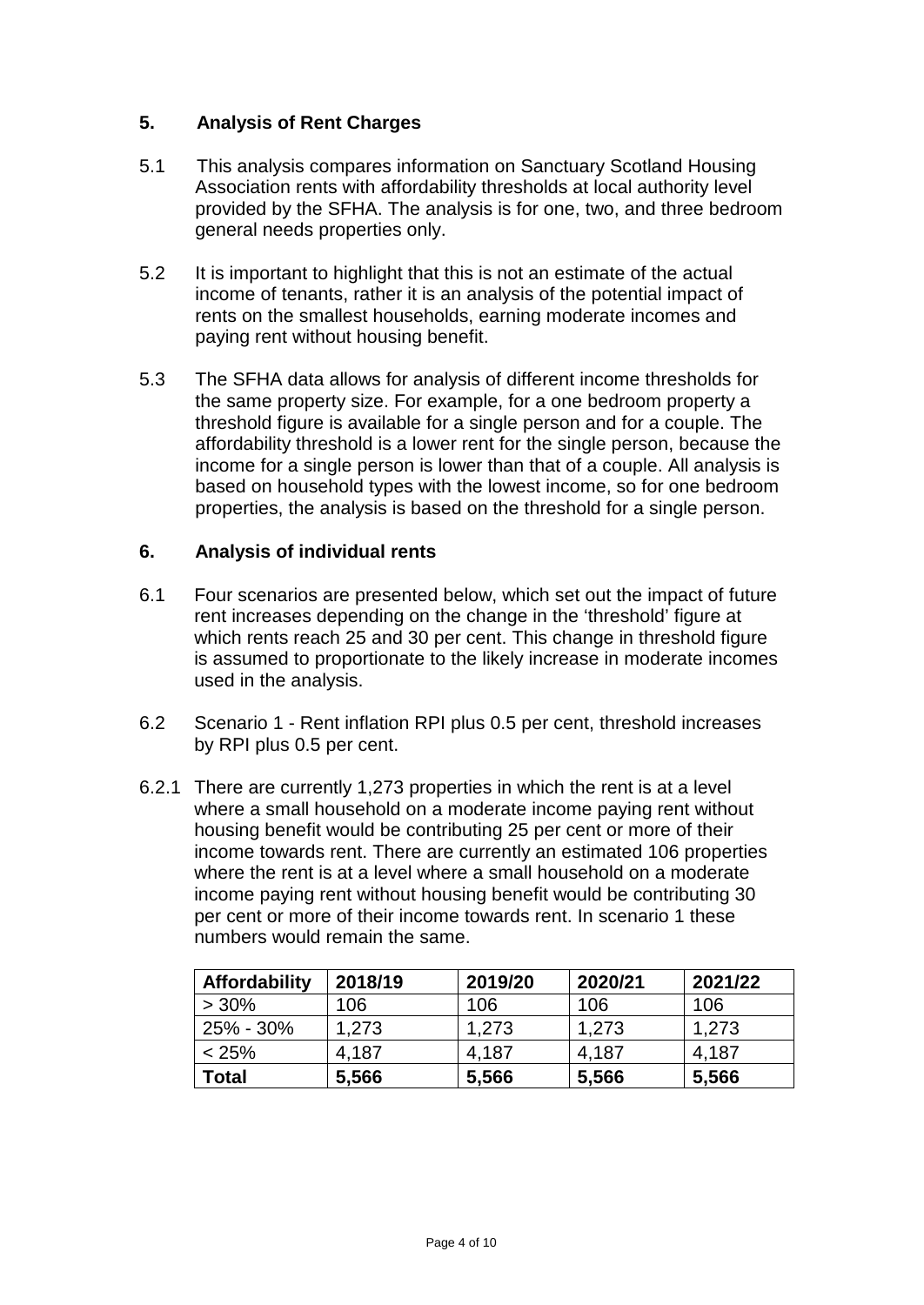

- 6.3 Scenario 2 Rent inflation RPI plus 0.5 per cent, threshold increases by RPI only.
- 6.3.1 In Scenario 2, the number of properties in which the rent is at a level where a small household on a moderate income paying rent without housing benefit would be contributing 25 per cent or more of their income towards rent would increase from 1,273 to 1,608 by 2021/2022.
- 6.3.2 The number of properties in which the rent is at a level where a small household on a moderate income paying rent without housing benefit would be contributing 30 per cent or more of their income towards rent would increase from 106 to 155 by 2021/2022.

| <b>Affordability</b> | 2018/19 | 2019/20 | 2020/21 | 2021/22 |
|----------------------|---------|---------|---------|---------|
| $> 30\%$             | 106     | 120     | 129     | 155     |
| $25\% - 30\%$        | 1,273   | 1.342   | 1,613   | 1,608   |
| $< 25\%$             | 4.187   | 4,104   | 3,824   | 3,803   |
| Total                | 5,566   | 5,566   | 5,566   | 5,566   |

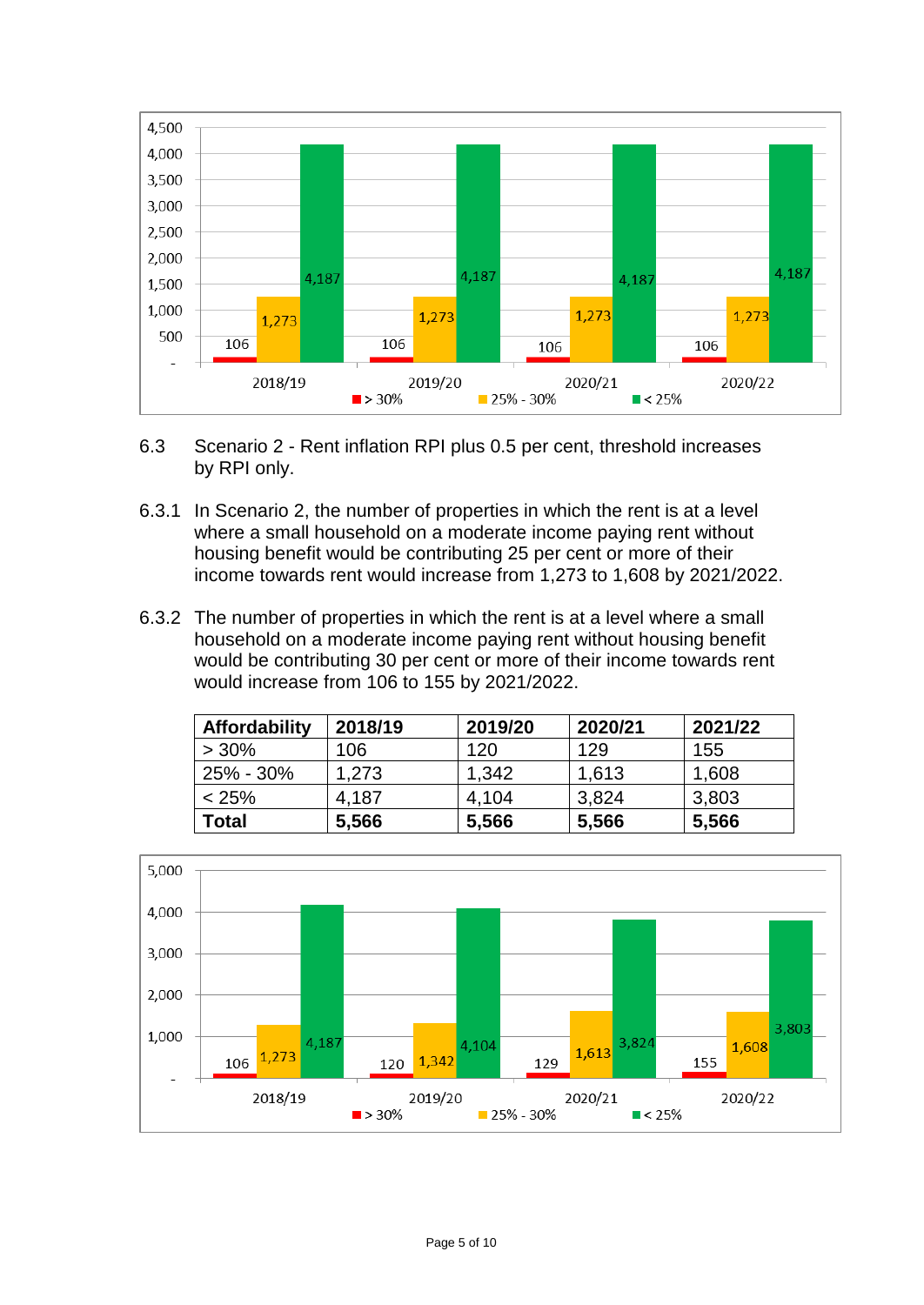- 6.4 Scenario 3 Rent inflation RPI plus 0.5 per cent, threshold increases by RPI minus one per cent.
- 6.4.1 In Scenario 3, the number of properties in which the rent is at a level where a small household on a moderate income paying rent without housing benefit would be contributing 25 per cent or more of their income towards rent would increase from 1,273 to 1,881 by 2021/2022.
- 6.4.2 The number of properties in which the rent is at a level where a small household on a moderate income paying rent without housing benefit would be contributing 30 per cent or more of their income towards rent would increase from 106 to 245 by 2021/2022.
- 6.4.3 Of these 245, a large number would be in Aberdeen City, with Dundee, Glasgow, and Renfrewshire also affected over a mixture of one and two bedroom properties.

| <b>Affordability</b> | 2018/19 | 2019/20 | 2020/21 | 2021/22 |
|----------------------|---------|---------|---------|---------|
| $>30\%$              | 106     | 170     | 207     | 245     |
| 25% - 30%            | 1,273   | 1,603   | 1,893   | 1,881   |
| < 25%                | 4,187   | 3,793   | 3,466   | 3,440   |
| Total                | 5,566   | 5,566   | 5,566   | 5,566   |



6.5 Scenario 4 - Rent inflation RPI only, threshold decreases by one per cent.

6.5.1 In Scenario 4, the number of properties in which the rent is at a level where a small household on a moderate income paying rent without housing benefit would be contributing 25 per cent or more of their income towards rent would increase from 1,273 to 1,700 by 2021/2022.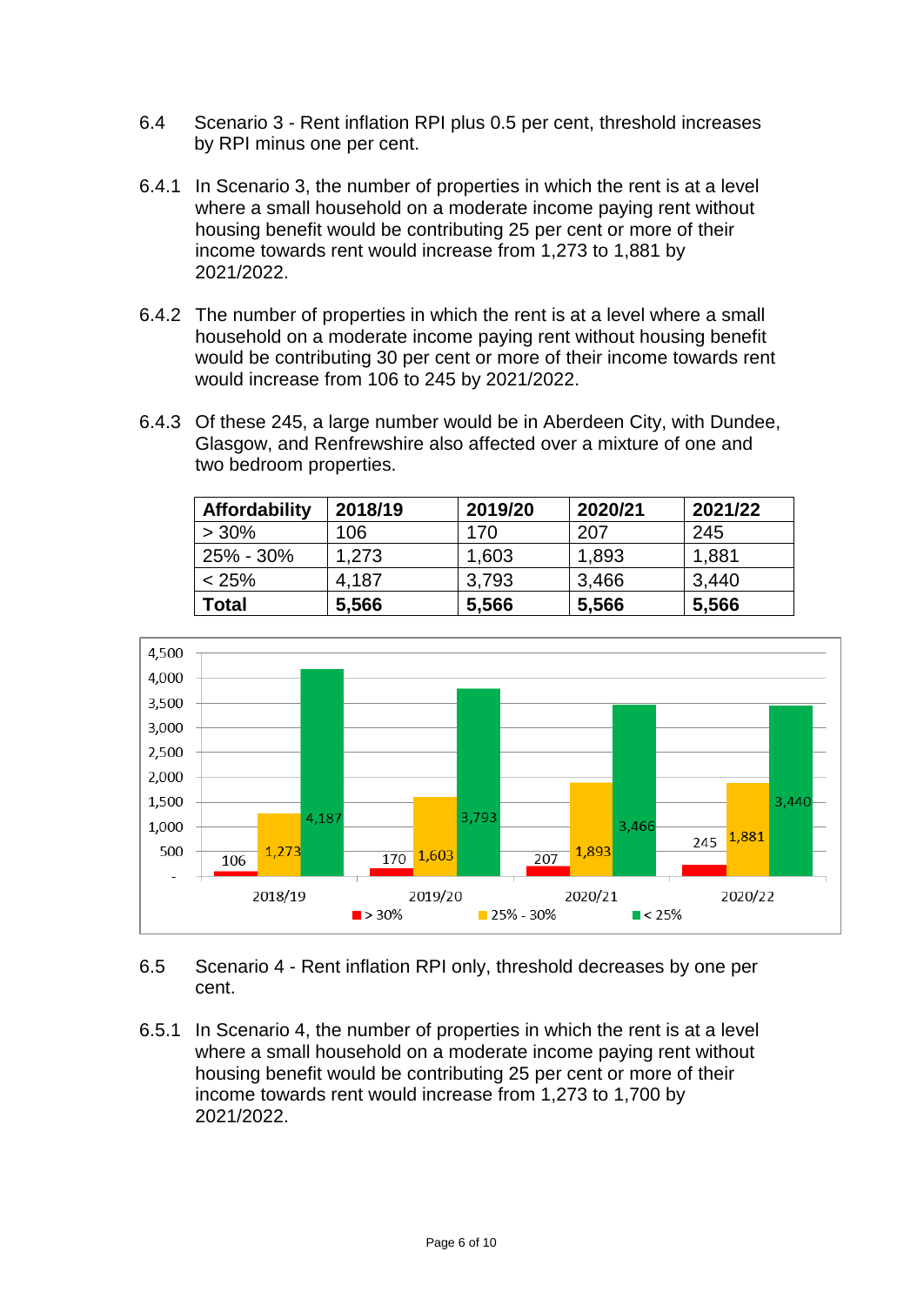- 6.5.2 The number of properties in which the rent is at a level where a small household on a moderate income paying rent without housing benefit would be contributing 30 per cent or more of their income towards rent would increase from 106 to 978 by 2021/2022.
- 6.5.3 As in Scenario 3, of these 978, a large number would be in Aberdeen City and Dundee, with Aberdeenshire, Glasgow, and Renfrewshire also affected across a mixture of one and two bedroom properties. No properties in North Lanarkshire would be affected in this scenario.

| <b>Affordability</b> | 2018/19 | 2019/20 | 2020/21 | 2021/22 |
|----------------------|---------|---------|---------|---------|
| $>30\%$              | 106     | 333     | 766     | 978     |
| 25% - 30%            | 1.273   | 1,893   | 1,730   | 1,700   |
| < 25%                | 4.187   | 3,340   | 3,070   | 2,888   |
| Total                | 5,566   | 5,566   | 5,566   | 5,566   |



## **7. Appraisal**

- 7.1 Risk management
- 7.1.1 RM 1 Welfare Reform, RM 2 Maintenance Service and Long-Term Investment, RM 3 Cost and Income Pressures, RM 7 Management and operational overstretch and RM 10 Legislative/regulatory; given the analysis of affordability outlined above the following options could be considered: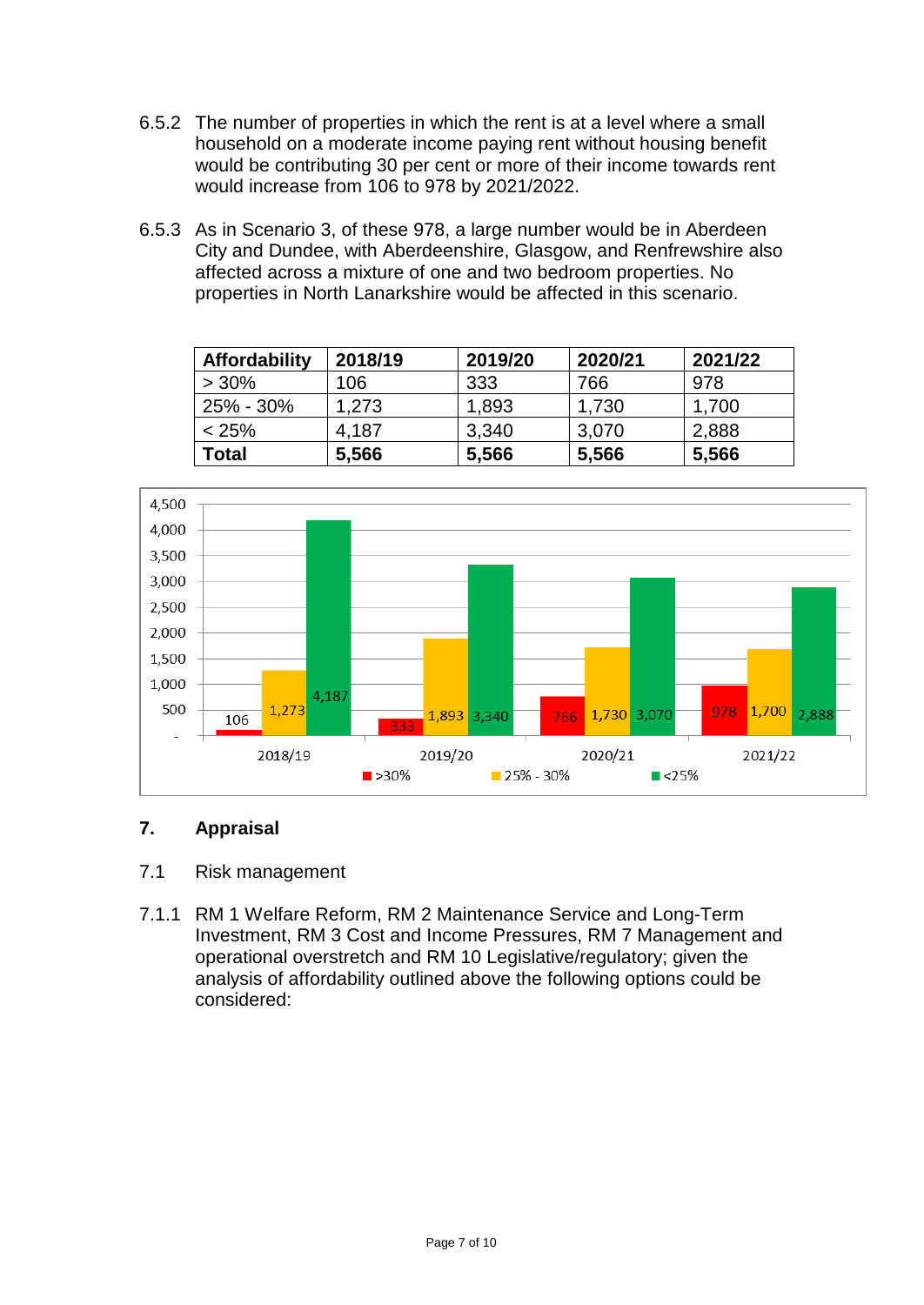| <b>Action</b>                                                                                                                                                                               | <b>Outcome</b>                                                                                                                                                                                                                                                        | <b>Consideration</b>                                                                                                    |
|---------------------------------------------------------------------------------------------------------------------------------------------------------------------------------------------|-----------------------------------------------------------------------------------------------------------------------------------------------------------------------------------------------------------------------------------------------------------------------|-------------------------------------------------------------------------------------------------------------------------|
| Freeze the rents for<br>those tenancies<br>which have a rent<br>charge which is<br>greater than the<br>affordability<br>threshold.                                                          | <b>Reduced overall</b><br>income.                                                                                                                                                                                                                                     | Risk to business plan<br>assumptions.<br>Savings would need<br>to be found<br>elsewhere.                                |
| <b>Action</b>                                                                                                                                                                               | <b>Outcome</b>                                                                                                                                                                                                                                                        | <b>Consideration</b>                                                                                                    |
| Maintain the status<br>quo (rent increase<br>based on current<br>formula and other<br>guarantees).                                                                                          | Maximisation of<br>income.                                                                                                                                                                                                                                            | Affordability risk, for<br>example regulatory<br>pressure, demand for<br>housing.                                       |
| Harmonise around<br>the margins e.g.<br>freeze 'unaffordable<br>rents' and target<br>increases for some<br>specific areas/types<br>where the<br>affordability rating is<br>more favourable. | Rent harmonisation<br>'lite', focusing on<br>making rents<br>affordable without a<br>full scale<br>harmonisation<br>exercise. NB we<br>cannot raise any<br>rents at more than<br>$RPI + 0.5%$ until the<br>Transfer of<br>Engagements<br>guarantee period is<br>over. | Not a full rent<br>harmonisation.                                                                                       |
| Harmonise all rents.                                                                                                                                                                        | <b>Full rent</b><br>harmonisation with<br>fair and consistent<br>rent setting taking<br>into account<br>affordability.                                                                                                                                                | Difficult to achieve<br>and likely cost<br>implication in<br>gathering sufficient<br>data to make the<br>exercise fair. |

- 7.1.2 Stock condition surveys and regular inspections continue to identify additional works required. Sanctuary Scotland Housing Association has spent large sums of money on improving homes over the last 10 years in order to meet the Scottish Housing Quality Standard. Again, next year, there are plans to spend significant sums on energy efficiencybased upgrades, such as internal and external insulation.
- 7.1.3 In addition to these reinvestment works, planned and cyclical programmes will continue covering elements such as roof and roughcast renewal, gutter cleaning, and external decoration.
- 7.1.4 Every one per cent of a rent increase equates to approximately £304,000 of income, based on the current level of stock and anticipated rental income. The compounding effect of lost rental income over time must be borne in mind.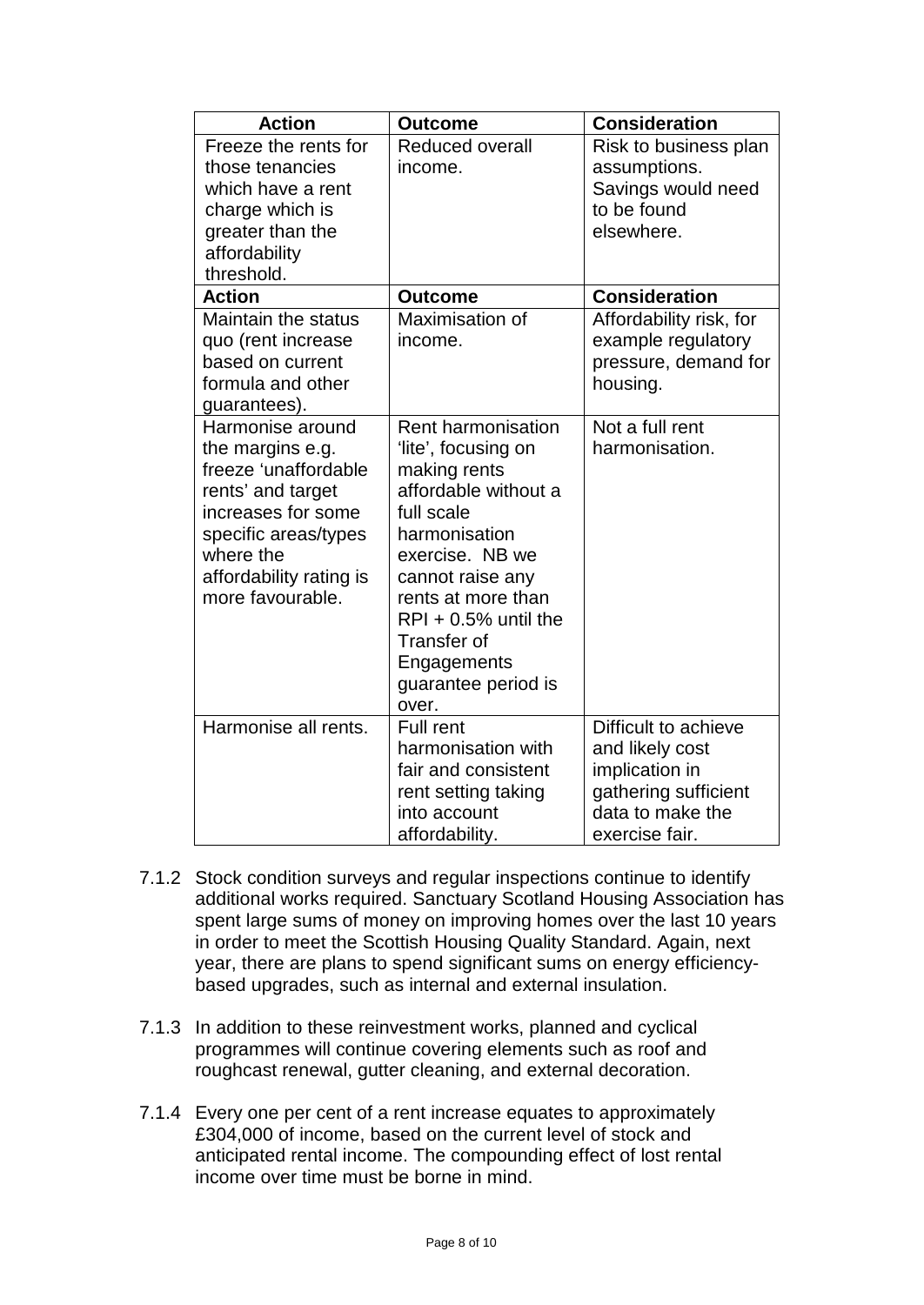- 7.1.5 In terms of managing expectations to provide services and carry out works already promised to tenants, there is a risk that the ability of Sanctuary Scotland Housing Association to deliver would be restricted, should an appropriate level of rent increase fail to be approved.
- 7.2 Impact on diversity
- 7.2.1 Sanctuary Scotland Housing Association is an equal opportunities organisation and in relation to tenant participation and resident involvement is committed to ensuring that no tenant is unable to, or discouraged from, contributing.
- 7.3 Value for Money
- 7.3.1 In order to provide comparison with other landlords, contact has been made with a number of RSLs in Scotland to review their proposed rent increases for 2019.
- 7.3.2 Caution must be exercised when comparing associations, as they can mask a lot of the variation that exists; for example, the level of improvement works already completed to stock, or the results of rent harmonisation. With this in mind, as a rough indicator they present a picture of proposed housing association rent increases across Scotland.
- 7.3.3 The proposed increase for this year reflects our need for additional income in order to continue to invest in existing stock, and this point was accepted by tenants who participated in the consultation exercise.

#### **8. Summary**

8.1 Including the petition, 203 tenants have responded to the consultation exercise to oppose the proposed rent increase of 3.7 per cent; this represents just 2.97 per cent of all tenants, and should not be considered significant opposition to the proposal.

#### **9. Recommendation**

- 9.1 The Board of Management is recommended to note the outcome of the consultation exercise carried out with tenants and interested parties on the proposed rent increase for 2019/2020, and to consider the following when discussing the paper on the Budget and Rent Review for 2019/2020:
	- that rent levels for stock in the Priesthill new build (Orlit replacement only), and West Central Pollok (Bellway) estates be increased by 3.2 per cent from the relevant increase date in July 2019;